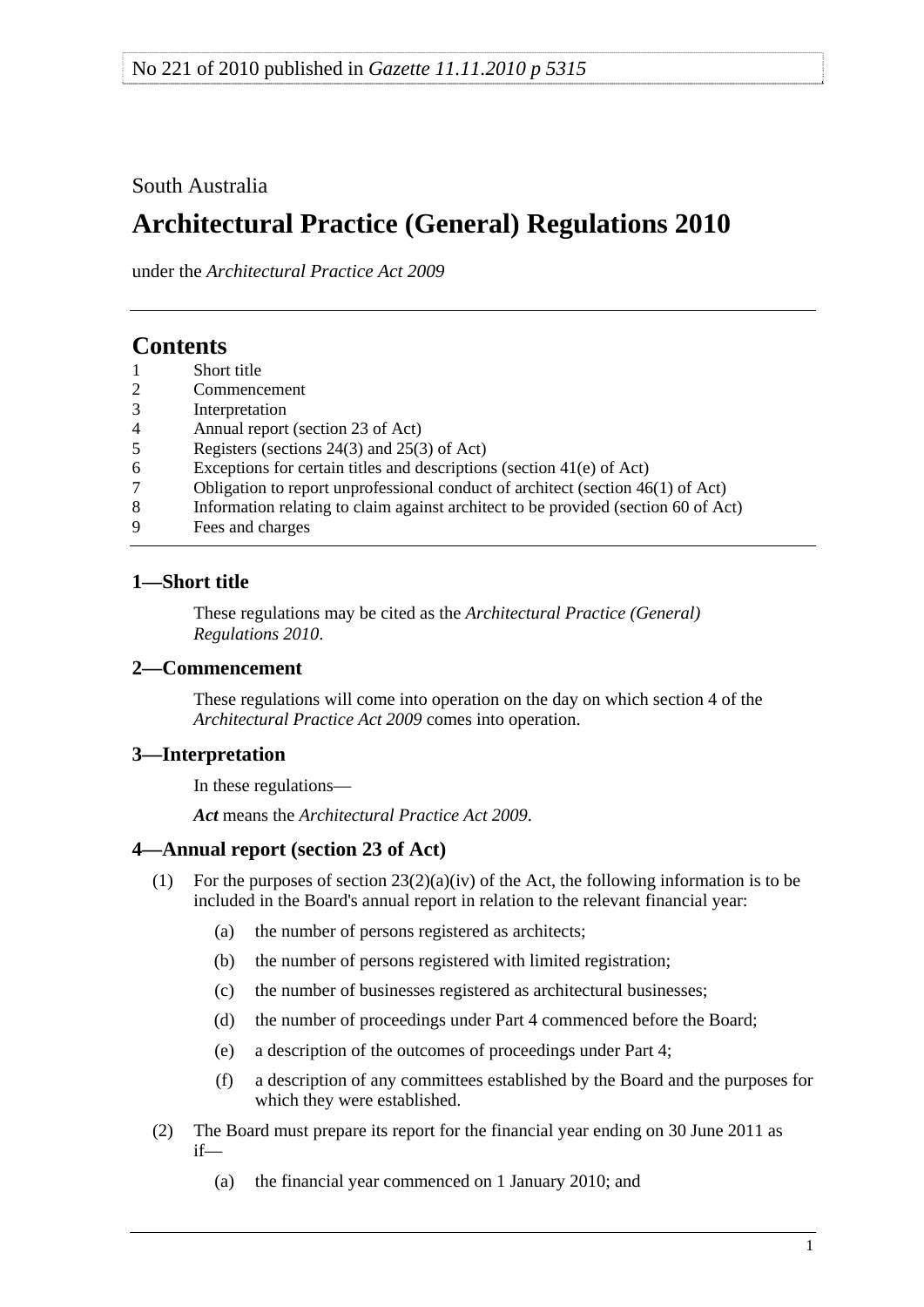(b) the requirement to report extended to the administration of the repealed Act.

#### <span id="page-1-0"></span>**5—Registers (sections 24(3) and 25(3) of Act)**

For the purposes of sections 24(3) and 25(3) of the Act, the prescribed manner of giving notice to the Registrar is by notice in writing.

#### **6—Exceptions for certain titles and descriptions (section 41(e) of Act)**

Pursuant to section 41(e) of the Act, a person is not prohibited from using the title or description of "golf course architect", "information technology architect", "IT architect" or "system architect".

#### **7—Obligation to report unprofessional conduct of architect (section 46(1) of Act)**

For the purposes of section 46(1) of the Act, the following information is required to be included in a report to the Board:

- (a) the date, time and place at which it is alleged the architect engaged in unprofessional conduct;
- (b) the nature of the alleged unprofessional conduct.

#### **8—Information relating to claim against architect to be provided (section 60 of Act)**

- (1) For the purposes of section 60(a) of the Act, the information relating to a claim referred to in that section to be provided to the Board within 30 days after the claim is made is—
	- (a) the nature of the service that is alleged to have been carried out negligently; and
	- (b) full details of the alleged negligence; and
	- (c) the address of the premises at which the negligence is alleged to have occurred; and
	- (d) the time at which and the date on which the negligence is alleged to have occurred; and
	- (e) full details of the injury suffered or allegedly suffered by the claimant as a result of the alleged negligence; and
	- (f) the date of the claim.
- (2) For the purposes of section  $60(b)$  of the Act, the information relating to the claim referred to in that section to be provided to the Board within 30 days after any order is made by a court to pay damages or other compensation in respect of that claim or any agreement has been entered into for payment of a sum of money in settlement of that claim (whether with or without a denial of liability) is—
	- (a) information adequate to identify the claim; and
	- (b) details of any change in information previously provided to the Board relating to the claim; and
	- (c) details of the order or agreement (including the amount ordered or agreed to be paid).